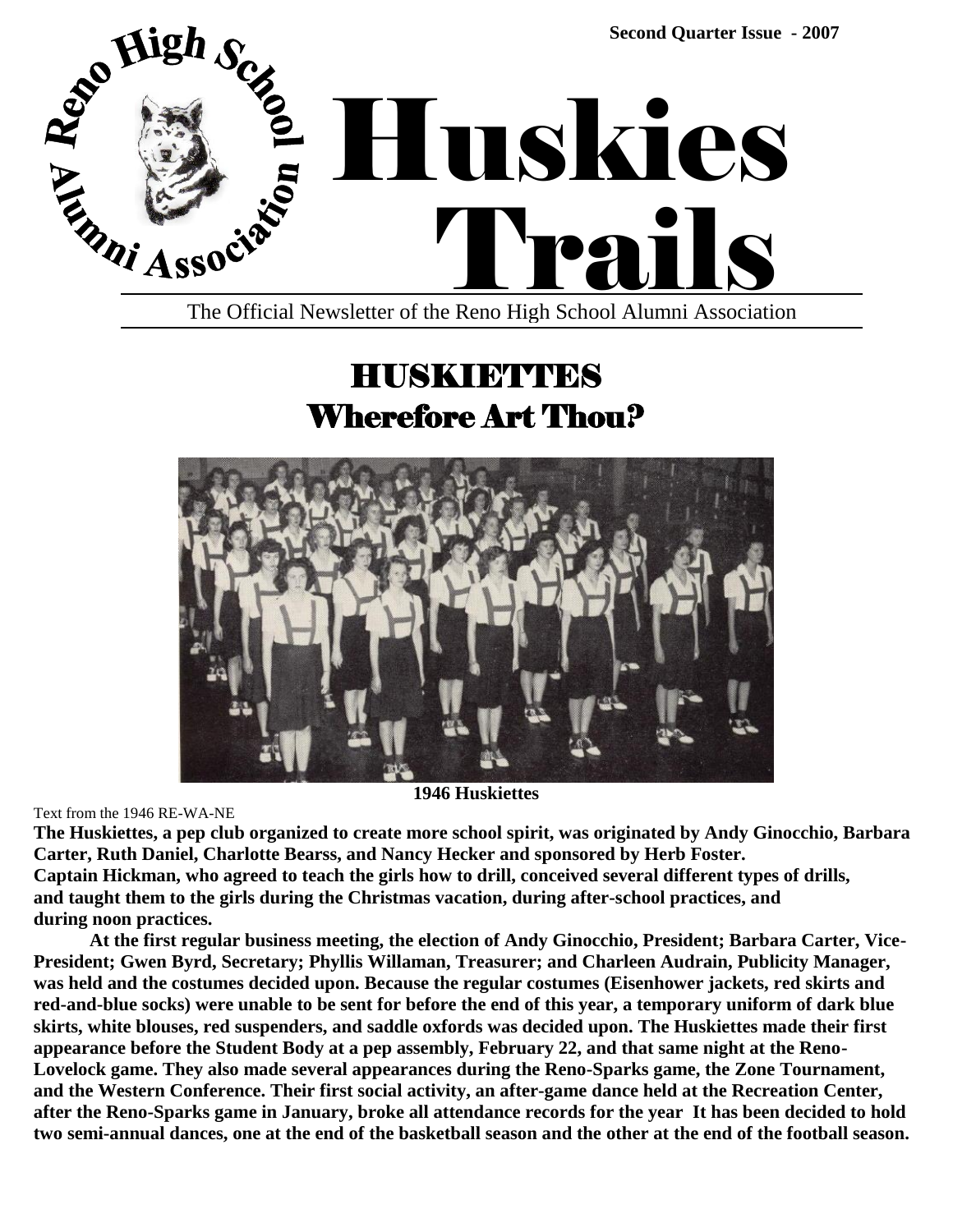





1959 Huskiettes 1961 Huskiettes





1974 Huskiettes 1981 Huskiettes



1990 Huskiettes 1999 Flag & Dance Team

**Becoming one of Nevada's premier drill teams has not come without difficulty for the Huskiettes. The team practices on an average of 10 hours a week during sports seasons. Such dedication has earned them first place in two competitions at the University of Nevada, Reno and included winning the honor of being named best drill team in Northern Nevada.**

**In 1999 the Huskiettes changed from a drill team to a dance team, added a flag team and became known as The Flag and Dance Team. Eventually they became part of the Reno High School Marching Band.**

**In the Fall of 2007, pending Reno High School approval, there will be an attempt to revitalize the Huskiettes as a Dance Team by Kate McKenize, whose daughter Morgan will be a freshman and whose husband Jason was a 1985 RHS graduate. If you would like to give Kate a hand call her at 746-5075 or E-Mail at [j.s.mckenzie@charter.net](mailto:j.s.mckenzie@charter.net)**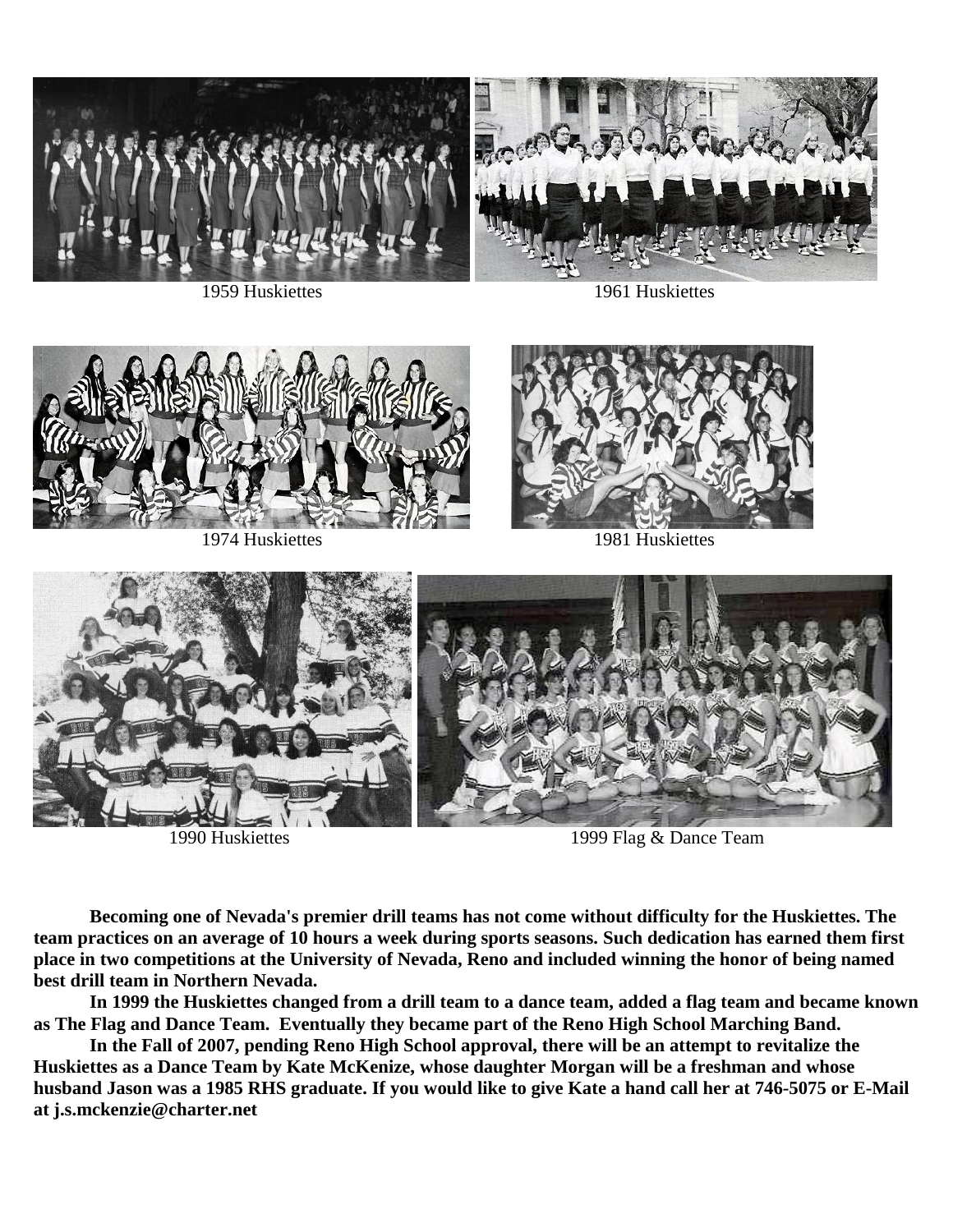#### **ACTIVITIES AT THE ALUMNI BUILDING**

- **1. Class of 1947 60-year reunion meetings**
- **2. Class of 1952 55-year reunion meetings**
- **3. Class of 1957 50-year reunion meetings**
- **4. Class of 1987 20-year reunion meetings**
- **5.** Washoe County School District's "Read 180 Teachers Cadre" meetings monthly
- **6. Reno High School Pre-freshman orientation from 8:30 a.m. to 2:30 p.m. 483 students from Clayton and Swope Middle Schools**



- **7.** Washoe County School District "Mathematics Department Heads" meeting
- **8. Scenic Nevada Photo contest.**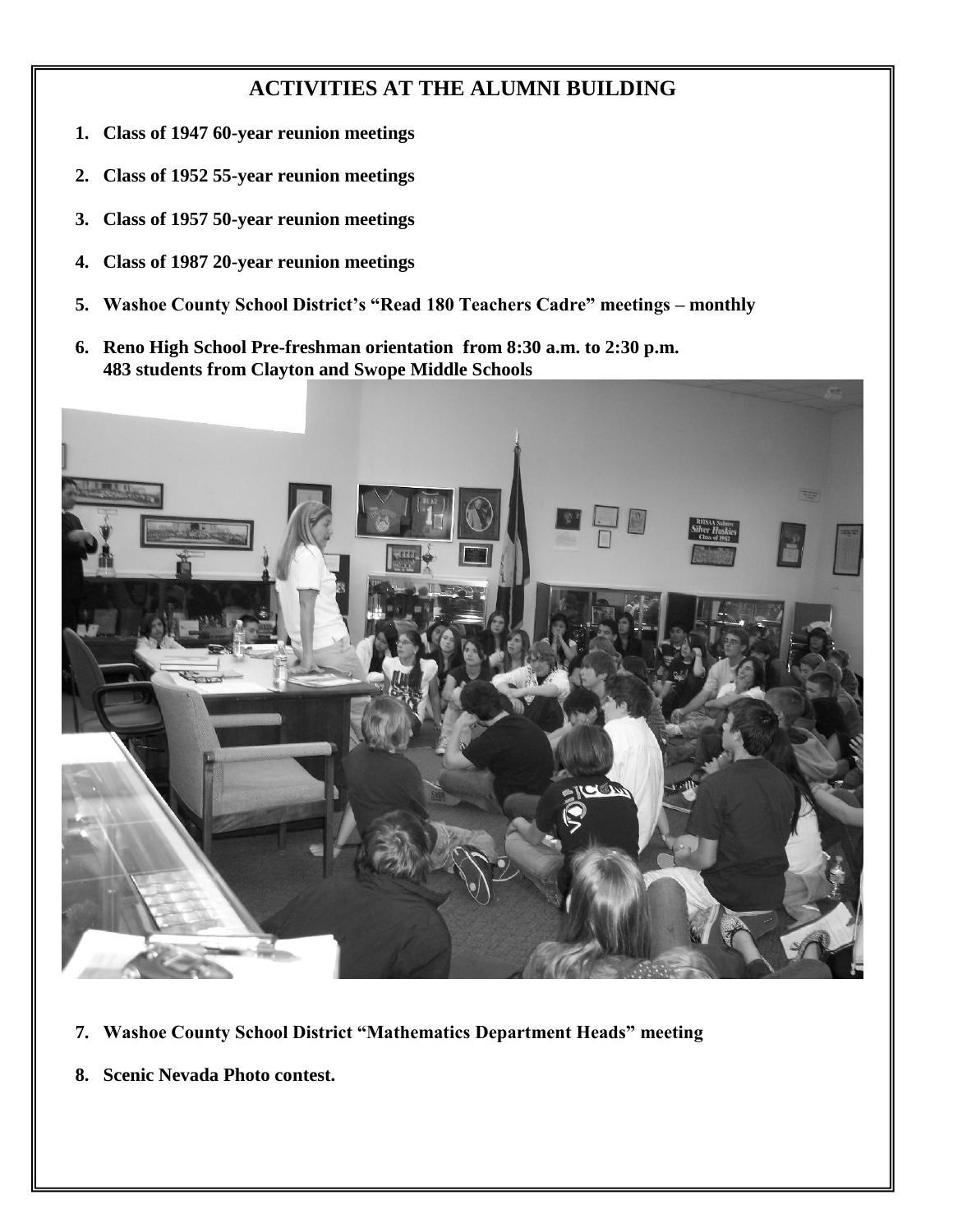# THIS YEAR'S REUNIONS

| 1947                    | 1942                               | 1977                  | 1972                     |
|-------------------------|------------------------------------|-----------------------|--------------------------|
| 60-Year                 | <b>No Reunion</b>                  | 30-Yr. Jul 20-22      | 35-Year                  |
| $25$ Aug                | <b>Jackie Black</b>                | <b>Karen Hunsader</b> | $11$ Aug                 |
| <b>Geri Atwood</b>      | 831-0297                           | 834-3033              | <b>Liane McCombs</b>     |
| 323-1192                |                                    | 342-8250              | 786-5186                 |
| 1957                    | 1952                               | 1987                  | 1982                     |
| 50-Year                 | 55-Year                            | $20$ -Year            | $25$ -Year               |
| Sep. 7-8-9              | <b>August 17-18-19</b>             | $18$ Aug              | <b>August 17-18-19</b>   |
| <b>Phyllis Wetsel</b>   | Mo' Tuckett                        | <b>Patricia Lucas</b> | <b>Kim Karstens Maya</b> |
| 329-9698                | 323-6738                           | 321-3219              | 849-3590                 |
| 1967                    | 1962                               | 1997                  | 1992                     |
| 40-Year                 | $45$ -Year                         | 10-Year               | 15-Year                  |
| <b>August 2-3-4</b>     | <b>No Reunion</b>                  | <b>July 27-29</b>     | <b>No Reunion</b>        |
| <b>Earlene Forsythe</b> | <b>Mo Curtin Eaton</b>             | Tara O'Brien          | 827-2630                 |
|                         | 323-7035<br>97rhsreunion@gmail.com |                       |                          |

## QUESTIONS FROM THE PAST

- **1. When did Little League Baseball begin in Reno ?**
- **2. What very popular business was located on the Northwest corner of Fourth & Nevada Streets?**
- **3. A Shirley Temple and a Roy Rogers, refer to what?**
- **4. Name the cartoon character made popular by WW II troops. He has a large nose hanging over a fence with his eyes looking down?**
- **5 . What was the name of the original Silver Sox Booster Club?**
- **6.** What did "DA" stand for? {Think 1950's}
- **7 . Name Reno's first shopping center**
- **8 . Reno at one time had two newspapers, one morning and one evening. Name them.**
- **9 . What was Reno's first TV station and what year did they come on the air? BONUS—What was their nickname?**
- **10 . What were the call letter of Reno's,( and the state's) first SUCCESSFUL FM radio station?**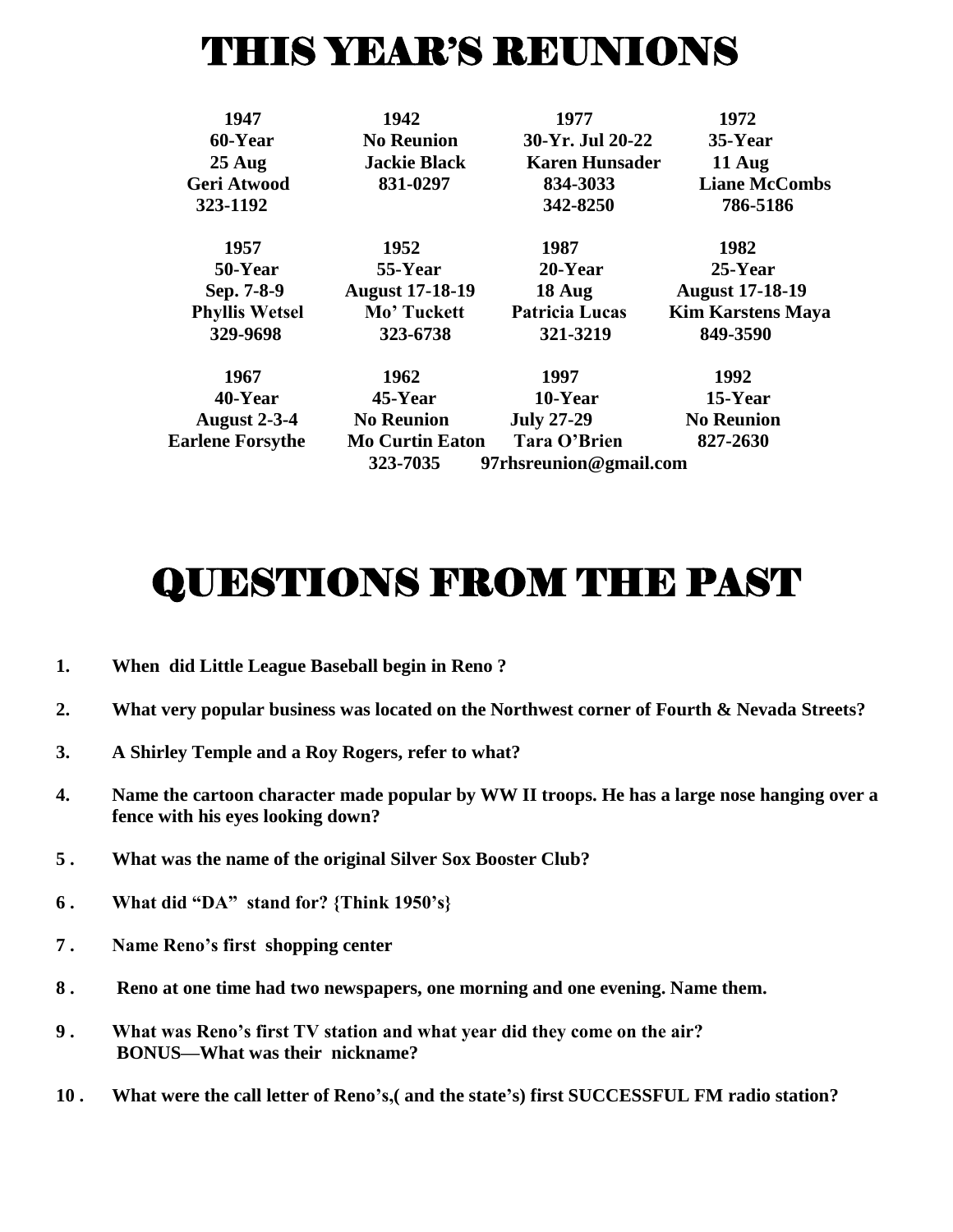### Class of 1957

#### This year's Golden Huskies

**Abbott, Abbott, Adler. Abbott, Abbott, Adler. Democracy in action. Homeroom by alphabet. Karen Abbott, Kelton Abbott, Sharon Adler. For four years my school days started the same way. Those later in the alphabet never experienced that consistency – it would have been impossible. We were a class of 372 students, some of whom were outstanding, some of whom were indifferent; some of whom hated being at Reno High. Karen Abbott and Jeannie Zamboni were our bookends. For whatever reason, it was our fate to be there for better or worse.**

**Where did we all come from and where did we go? How did we treat life? How did life treat us? What did we bring, what did we take? Well 50 years of living certainly can lead a body to ponder such weighty matters.** 

**High school and adolescence is a challenging time. I remember feeling that almost everyone but Sharon was smart, talented, attractive, athletic, energetic, well-liked and competent. You name it. Whatever "it" was, I was not. I'm sure I wasn't alone in these insecurities. I believe we all felt that way to one degree or another. Those feelings come with the territory. No one asked if we wanted to forge on. We had to just keep going – growing into life. Damn! I wasn't sure I wanted to move forward…except I had to, and so did you.** 

**During our time at Reno High, RHS was the largest school in the state. Academically it had a national reputation for student achievement. By and large, the faculty was dedicated, demanding, and darn good. And for that I have been eternally grateful.**

But when people start doing "Do you remember...?" it seldom has to do with the scintillating **discussion of** *Wuthering Heights***. It usually has much more to do with "Weathering the Highs/Lows of High School."** 

**I was** *SO* **happy to graduate. I remember gliding across the stage to receive my diploma from R. Guild Gray (bet you didn't remember that, did you?) and dancing on clouds back to my chair. Mrs.**  Aldaz caught my eye and mouthed, "You don't have to look *quite* so happy."

**Except I** *was.* **I** felt I'd really done something. (My gosh, I'd passed chemistry!) My brother **was the first high school graduate in our family: RHS 1950. Seven years later I became the second: RHS1957.** 

**Three and one-half years later, after three somewhat squandered years, I became the first college graduate in my family. It was 1961. I almost quit university in my sophomore year during ski season. I thought seriously about becoming one of those people who would follow the snow and eat the leftovers of those who could afford to buy food.**

**I remember one day standing on our university campus, gazing at the mountains. Should I drop out of college and follow the ski bum inside? "Indeed not, Miss Adler," deeply intoned Mr. Finch. "Sharon, where do you get these crazy ideas of yours?‖ asked Mrs. Aldaz. Mr. Piccollo pondered thoughtfully, "Think it through** *very* **carefully, Sharon." Dorothy Kalmeyer rolled her eyes, yet again (I'd known her since Girl Scout camp) and, well, actually I'm not even going to report what she said to me in my head. The long and the short of it is, I stayed in college and graduated. I did it partly for myself and partly for the voices in my head from RHS who always challenged me to confront the unsure girl of my adolescence and reach out and nudge the person I might become in maturity.**

**So I got a lot from Reno High. What did you get?**

**Don't know about you, but I'm still working on it – and still with the help of the faculty who worked on me, for me, and through me. How lucky can ya get?**

**Gimme a nine spot on the red. Life's a gamble, a great big roll of the dice.**

#### *…Sharon Adler Walbridge*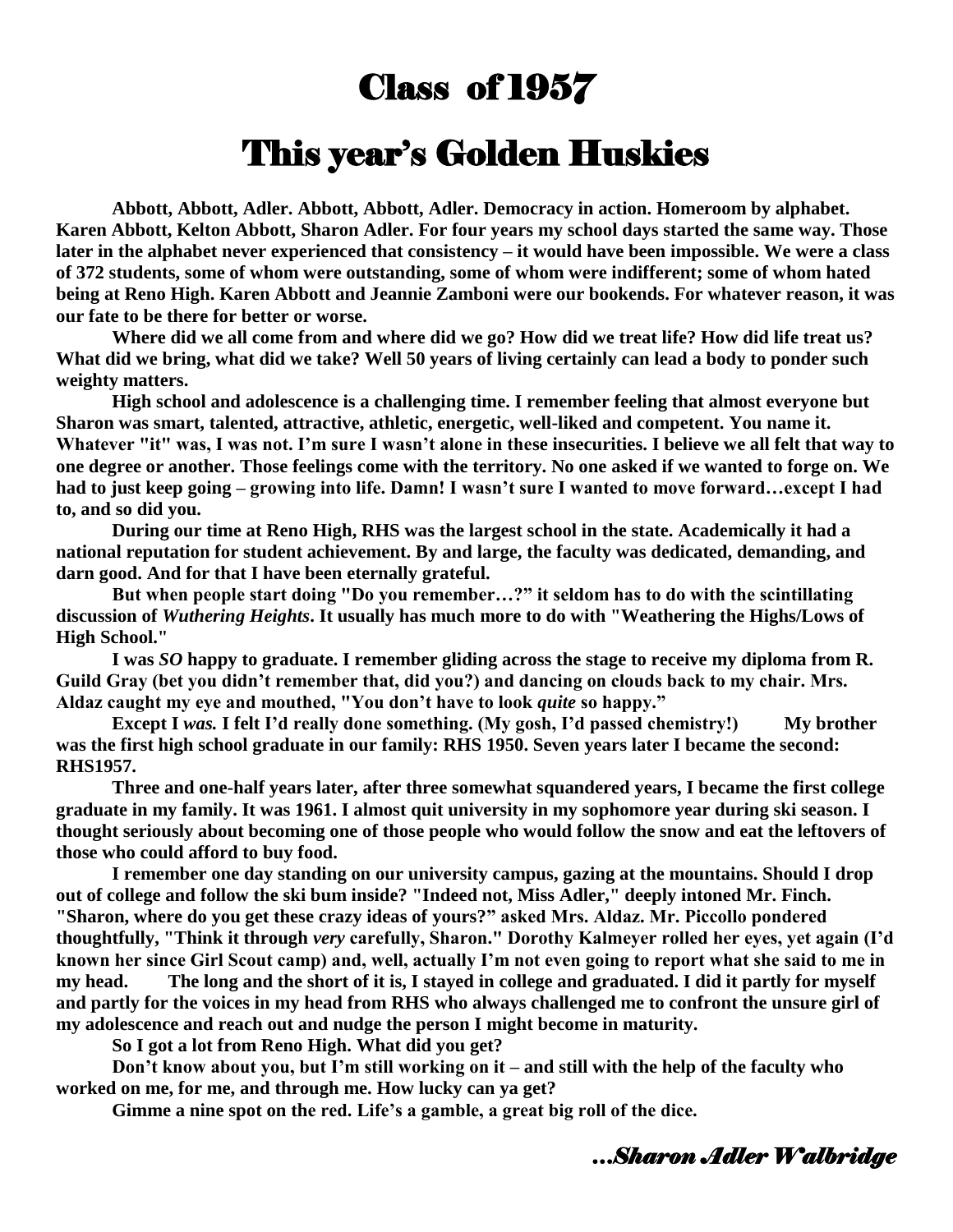

**Sharon Adler, Claudette Koepp, Pat Pinana and Merrie Jensen**

### 4th Triennial All-Alumni Picnic

**For all alumni, teachers, administrators and staf**

**At Reno High School**

**August 17, 2008 11:00 am until 5:00 pm For information, call 825-2586 or go to our website @ www.renohighalum.com**

## ANSWERS

- **1 . 1951**
- **2 . The Spudnut Shop**
- **3 . They were the children's grown-up soft drinks. One 7-UP base, the other Coca Cola based, with grenadine and a cherry**
- **4 . Kilroy**
- **5 . The Knothole Club**
- **6 . Duck's Ass - a boy's hairstyle that resembled the rear end of a duck**
- **7 . The Village Shopping Center on Califronia and Booth Streets**
- **8 . The Nevada State Journal and the Reno Evening Gazette**
- 9. KZTV channel 8, (later KOLO-TV), in 1953, nicknamed "Crazy TV"
- **10. KNEV FM 95.5 in December 1953. The first FM station on the air was KWRN FM 1946, but never had a customer and folded after 6 weeks. Most FM set were part of the TV consoles and Jerry Cobb, the owner of KNEV also had Modern Radio & TV, which sold Hoffman TVs**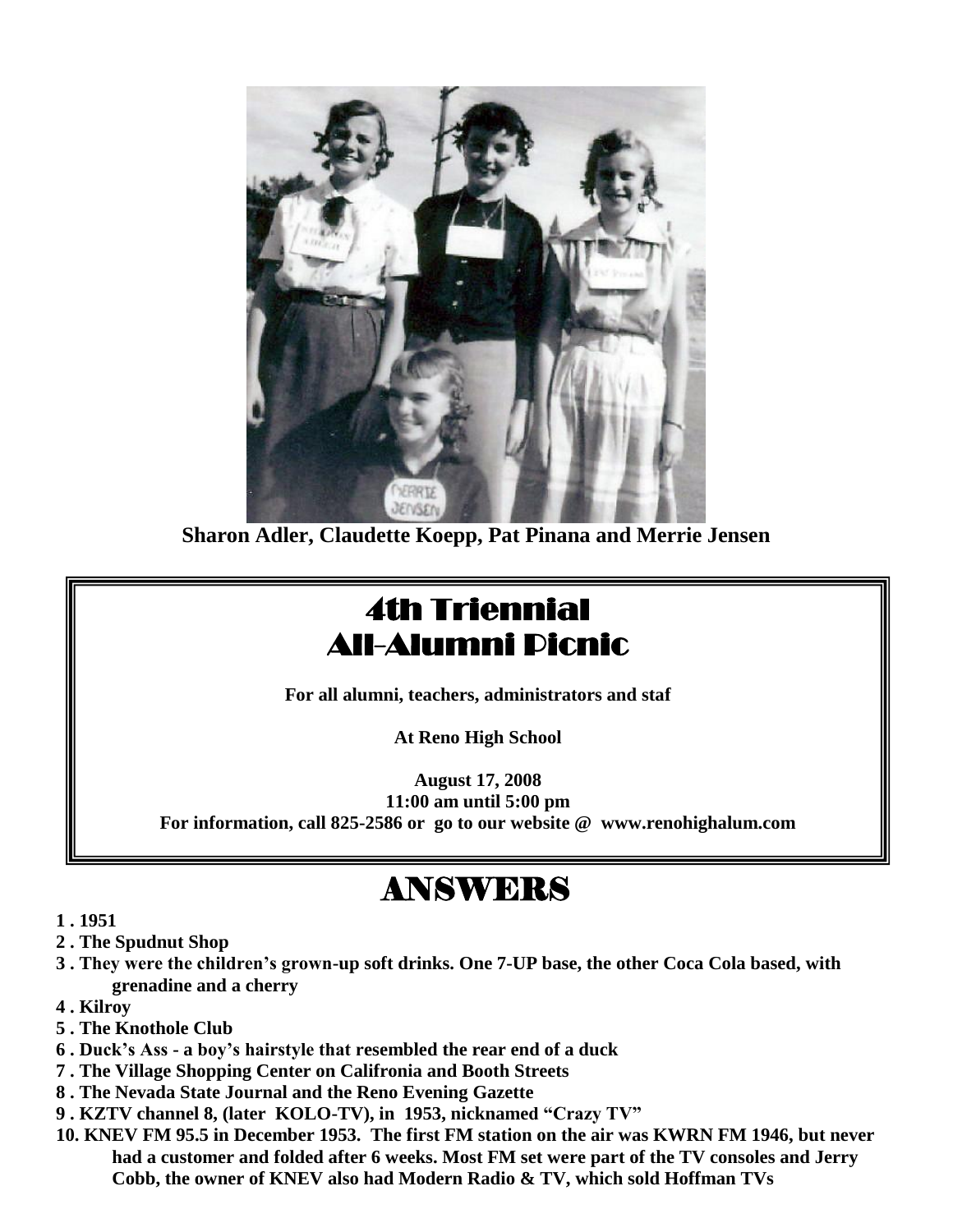#### *JOIN US FOR LUNCH!* All are welcome

#### The *First Friday* of every month at 11:30 a. m. Order from the menu – separate checks

### GOLD 'N SILVER ~ West Room

## PRESIDENT'S MESSAGE

At the risk of sounding like a broken record, we continue to sing the praises of the Association and our one-of-a kind museum. One of our goals is to give our building as much exposure as possible. In addition to the attached list of activities, here are a few more to add to the list:.

We have lots of resources available and volunteers willing to help anyone seeking information on Reno High School history. At the present time, Mrs. Coffee, an English teacher in Sparks, is doing an article on the old Huskies Haven. We've been able to provide her with some information. Dan Halcomb, head of the Journalism Department at RHS, continues to bring his classes into the Museum for exposure and history.

Colonel Schnabel, (Lt. Col. Ret'd) and now with RHS' ROTC is working on the history of the ROTC at Reno High School. He has spent more than a few hours in our archives.

At the RHS Convocation ceremony, I was pleased to present four \$1,000 scholarships to four outstanding seniors, thanks to the generous contributions made in the memory of some of our deceased members, and to donations for our shirts, cups, and merchandise in the museum, our scholarship fund is growing.

As you can see, rapport from the staff, faculty, and students is good – witnessed by all the activities back and forth.

We have an opening for a Trustee on the Board. Right now, it's made up of alumni from the 40's and 50's. Let's face it—we won't be around forever, so we need new, young blood from the 1960s, 70s, and 80s to carry on what we've started. If you're interested or know someone who is, please contact me.

Regretfully, Karl Breckenridge has decided not to chair the 2008 All-School Picnic Committee (he remains a Trustee). So, if anyone out there is interested in the job, please contact me. We have a lot of helpers in place – we just need a Chairperson!

We would be remiss if we didn't acknowledge the passing of two of our oldest friends and supporters – Earl Avansino and Al Solari. Their contributions over the years have been invaluable.

Please call me if you have any questions or comments. I always enjoy the phone calls.

Happy summer!

Betty Jo Baker, RHSAA President